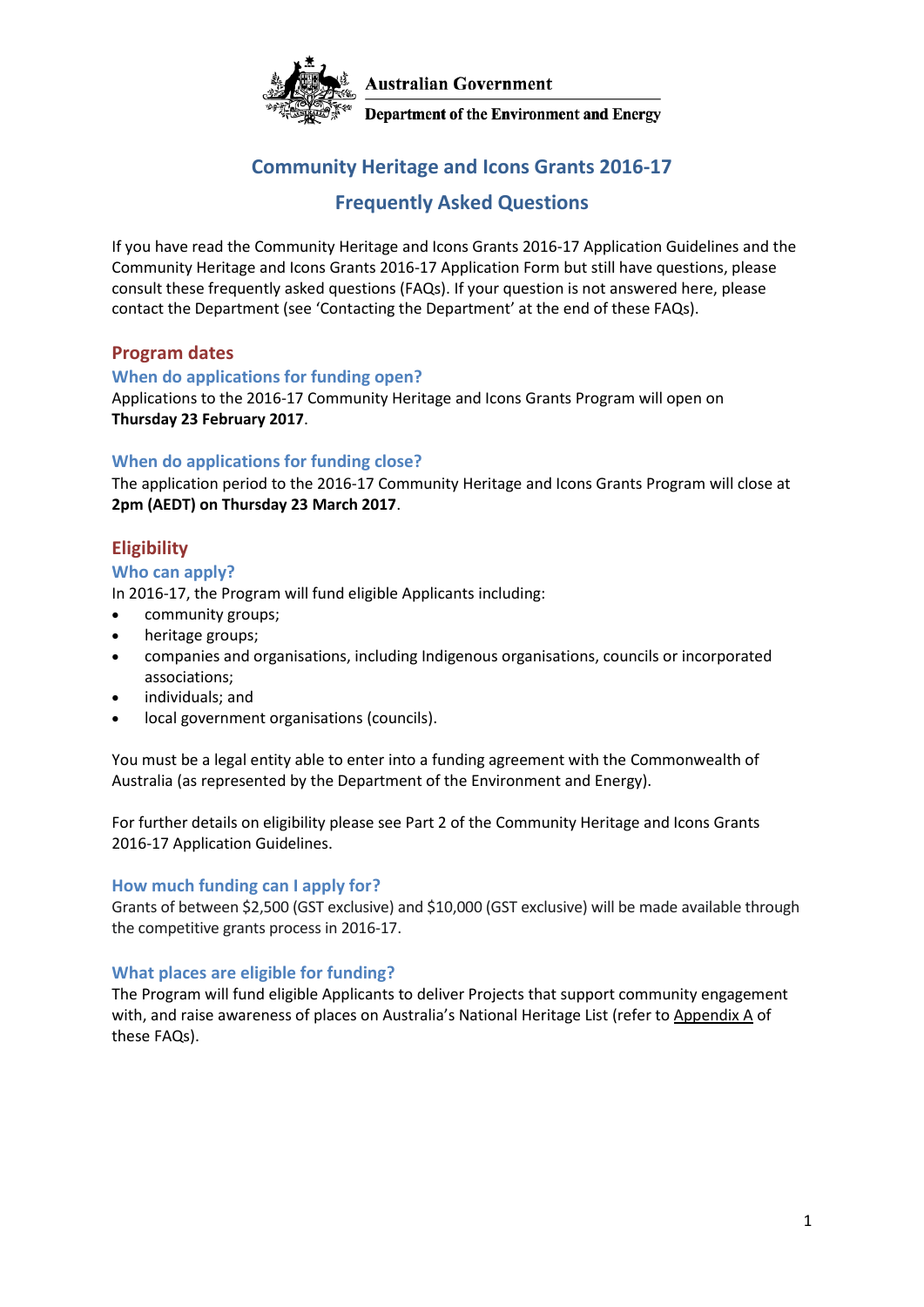

Department of the Environment and Energy

#### **Project Activities**

#### **[What activities will be funded?](http://www.nrm.gov.au/funding/cag/faq.html)**

The Program will fund a range of interpretation, communication, promotion and volunteer activities that promote community participation and awareness of places on Australia's National Heritage List and their listed values.

Eligible Activities include:

- $\checkmark$  development of signage, brochures and pamphlets;
- $\checkmark$  development of web content, smart phone applications or virtual tours;
- $\checkmark$  development of interpretive heritage trails and walks;
- $\checkmark$  relevant training, tools, occupational health and safety equipment, branded uniforms and support for volunteer groups who work at National Heritage List places;
- $\checkmark$  heritage promotion and community education activities that celebrate the National Heritage List place and its listed values;
- $\checkmark$  community events that enhance awareness of the heritage values of the National Heritage List place; and
- $\checkmark$  capturing stories of the importance of National Heritage listed places to the community in electronic, web ready format, printed or other forms of knowledge transfer.

#### **What activities/costs will not be funded?**

The following types of activities or costs will not be funded through the Program in 2016-17:

- activities associated with places **not** listed on Australia's National Heritage List;
- activities that do not contribute to the objective and outcomes of Community Heritage and Icons Grants 2016-17; and
- **\*** activities that cannot be completed by 30 June 2018.

For details on what other activities and costs will not be funded, please see Part 3.2 of th[e](file:///C:/funding/cag/index.html) [Community Heritage a](file:///C:/funding/cag/index.html)nd Icons Grants 2016-17 Application Guidelines.

#### **Can proposals include costs incurred from the application process?**

No. The Department will not fund costs incurred from the application process.

#### **Can I use grant funds to cover the cost of obtaining any relevant approvals/permits?**

No. Australian Government grant funds cannot be used to cover the cost of obtaining any relevant approvals/permits. Any costs incurred in obtaining relevant approvals and permits must be covered by the Applicant.

#### **How long do I have to complete my project?**

All projects must be able to be completed by 30 June 2018.

#### **[Can I apply for funding for projects already underway?](http://www.nrm.gov.au/funding/cag/faq.html)**

No. The Department will not fund activities retrospectively. Applications to fund projects already completed or underway are **ineligible** as costs cannot be reimbursed retrospectively.

If you apply for funding do not begin projects dependent on the Community Heritage and Icons Grant's program funding until you have been notified that you have been successful and the Funding Agreement has been executed by the Department.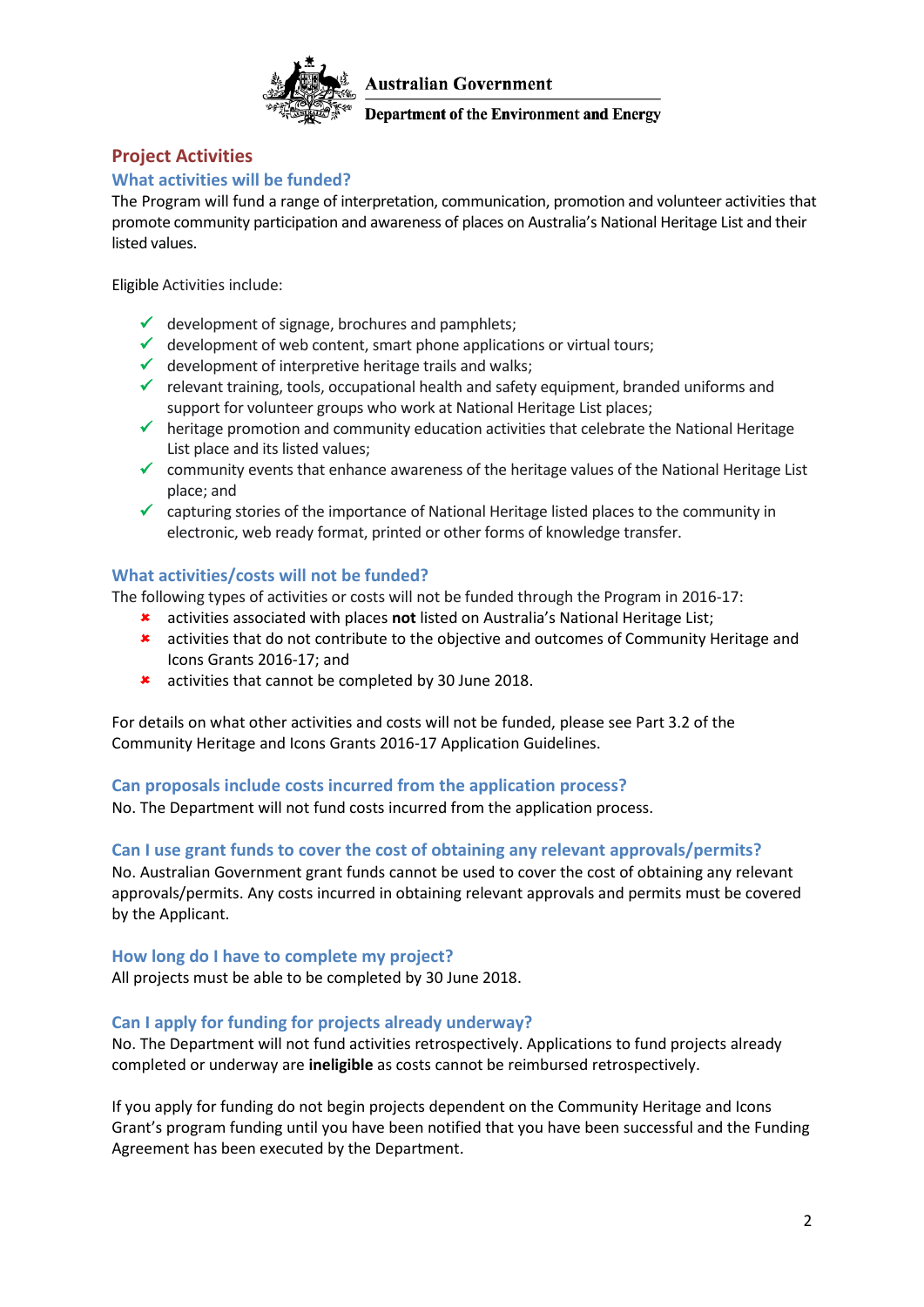

#### **Australia's National Heritage List**

**Where can [I find information on the places that are listed on Australia's National Heritage](http://www.nrm.gov.au/funding/cag/faq.html)  [List?](http://www.nrm.gov.au/funding/cag/faq.html)**

Places that are on Australia's National Heritage List are available at Appendix A of these FAQs.

Further information about places on Australia's National Heritage List can be found through the Department's website at:<http://www.environment.gov.au/heritage/places/national-heritage-list> .

#### **Application Information**

#### **Can I submit more than one application?**

Only one application is allowed per organisation. If multiple applications are received from the same organisation, we will accept and assess the first submitted application only.

#### **[What happens if I cannot apply online?](http://www.nrm.gov.au/funding/cag/faq.html)**

The electronic application form is the Department's preferred method of receiving applications.

If you experience difficulty in accessing or downloading the Application Form, in the first instance try one of the following:

- Download the latest version of Adobe Acrobat Reader; or
- Open the Application Form in Google Chrome; or
- Open the Application Form in Mozilla Firefox.

If you still experience issues with the Application Form, please contact the Department.

#### **Can Departmental [staff complete the application form for me?](http://www.nrm.gov.au/funding/cag/faq.html)**

No. Departmental staff cannot complete an application on your behalf. If you are having difficulty completing an application, or have any queries relating to the Community Heritage and Icons Grants 2016-17 program, please contact the Department.

#### **If I have applied online using the electronic application form, do I need to also provide a hardcopy?**

The online application form is the Department's preferred method of applying.

If you submit an online application you will be issued with a receipt number. Please **do not** send a hard copy of your application to the Department if you have submitted an online application for the same project.

#### **[Do I need to provide supporting documentation](http://www.nrm.gov.au/funding/cag/faq.html) with my application?**

As the applicant, if you are not the owner or site manager of the place on the National Heritage List which is the subject of your application, you will be required to include a current Letter of Support of the project from the owner or site manager confirming their support of the proposed project.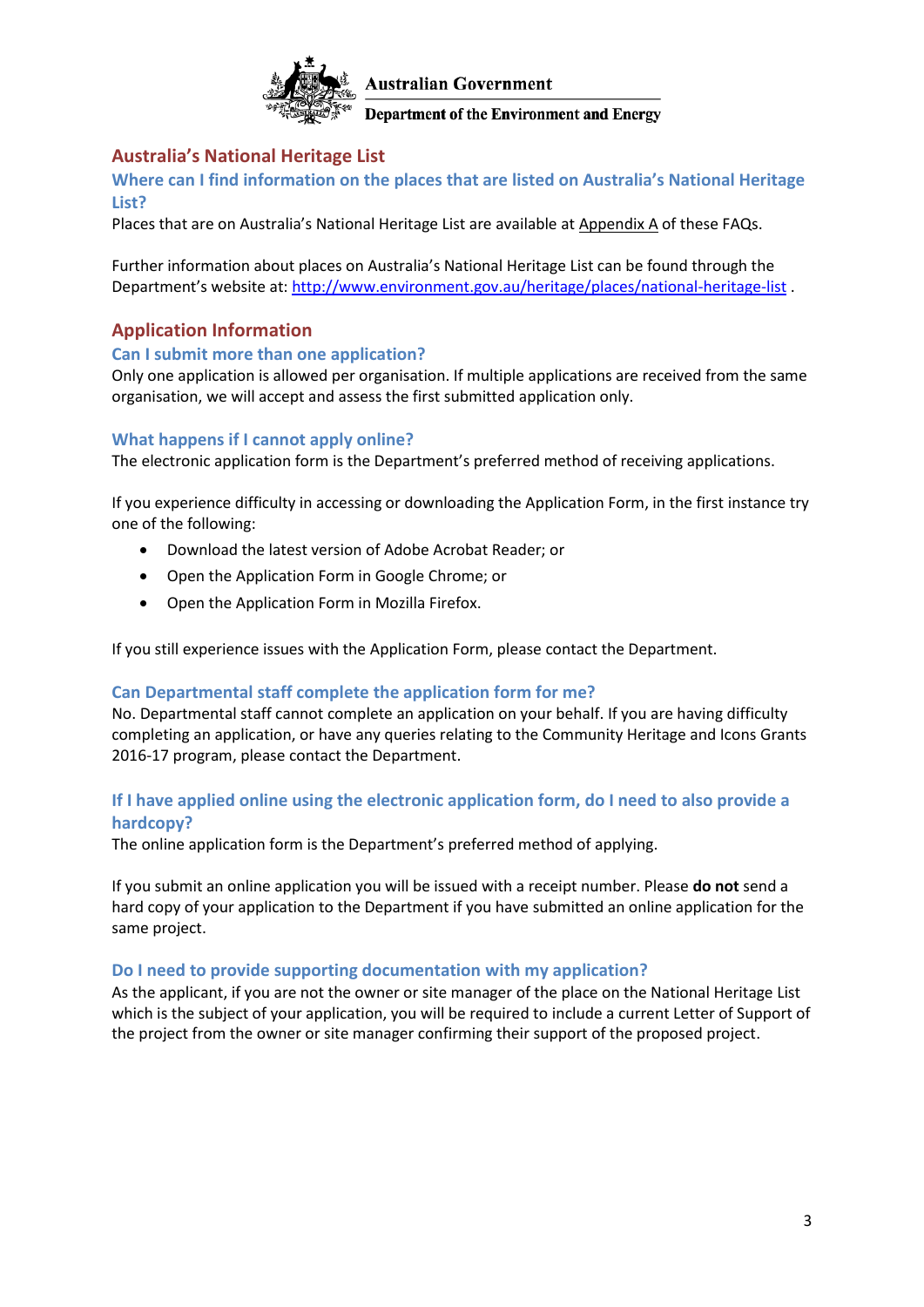

#### **How much detail should I put in the budget and project plan?**

You must carefully consider all aspects of your project and ensure all relevant and eligible costs are included in your project budget. Items or activities that are not included in your budget will not be funded.

Additional funds are not available to meet costs which may have increased after the application was submitted.

#### **Do I need to consider any risks in the delivery the project, including Work Health and Safety?**

In assessing your application for funding, the Department will consider any possible risks you have identified that may impact the delivery of the project and how you have demonstrated that your organisation has the strategies in place to manage the identified risks.

For example:

- Does your organisation have a current risk management policy/strategy?
- Have you considered other risk factors that may impact the delivery of the project and demonstrated how you have already, or might, address these issues, such as:
	- adverse weather conditions,
	- failure of contractors to deliver works,
	- increase in costs of materials and/or labour,
	- attainment of relevant approvals and/or licences,
	- ability to secure additional funding and co-contributions,
	- work health and safety regulations,
	- project/timeline planning, and
	- issues with IT systems.

#### **When do I need to obtain any relevant approvals/permits?**

If you have not already obtained the relevant approvals/permits prior to submitting your application for funding, you should allow sufficient time within your project plan to do so.

If you are not the owner or site manager of the site on the National Heritage List which is the subject of your application, you must seek written approval from the owner(s) or manager(s) of the place prior to submitting your application for funding, and attach to your application.

#### **Can I make changes to my application after it has been submitted?**

No. Once you submit your application no further information can be added or changes made.

#### **What do I do if I receive error messages when I click on the Submit button?**

If you receive any error messages after you click Submit, you will need to address the errors before you try to submit again. Scroll down to see what all the errors are as sometimes these notifications flow onto the next page of the error advice.

These error messages are generally about incomplete information in the Application Form, for example you may not have checked all of the required Declarations, or populated the Legal Entity field (see Legal Entity field question below).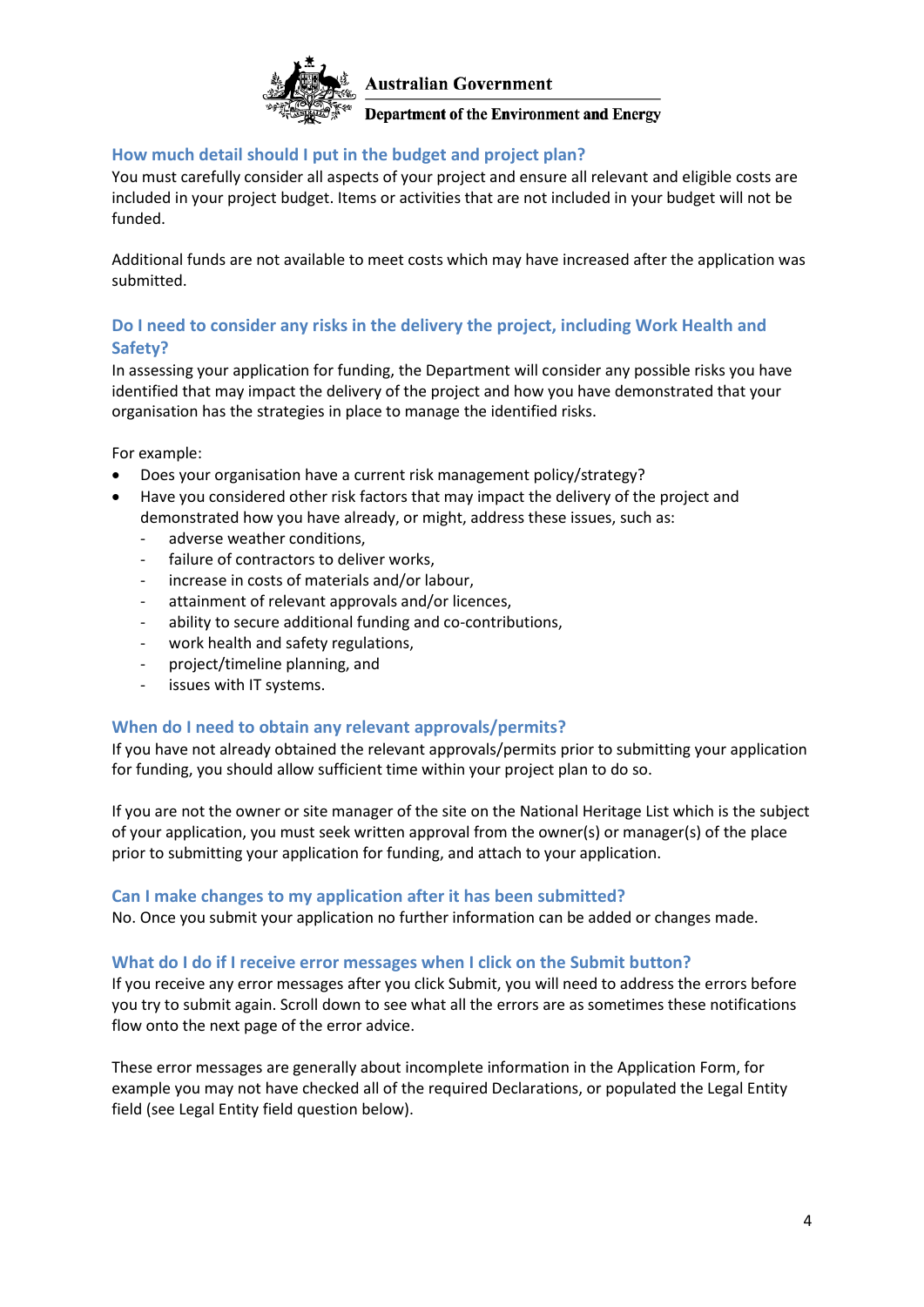

#### **I'm having trouble with populating the "Legal Entity" field.**

The Legal Entity field should be automatically populated when you click the "ABN Lookup" button. You cannot enter data in the Legal Entity field, it needs to be automatically populated via the "ABN Lookup" button.

#### **I have tried to address the error messages in the Application Form, but it is not working.**

If you are sure that the Application Form is complete and you have filled out all the required fields and declarations and addressed any errors but the form still would not submit, please contact the Department (refer to 'Contracting the Department' at the end of these FAQs) *prior* to the closing time. You must allow enough time to resolve the issue *before* the closing time.

#### **Will late applications be considered?**

Late Applications will not be accepted unless approved by the Department **prior to the closing date and time** of applications. The Applicant will need to have contacted the Department and provided evidence of exceptional circumstances preventing on-time lodgement prior to the closing date and time. Any request for extension will be at the Department's sole discretion.

#### **How will I be notified if my application has been received?**

Once an online electronic Application is submitted, an automatic receipt will be generated and emailed to you.

For applications lodged via a pre-arranged hard-copy, you will be notified in writing to confirm the Department's receipt of the Application.

#### **Assessment of applications**

#### **How will applications be assessed?**

Applications under Community Heritage and Icons Grants 2016-17 program will be assessed on eligibility and merit.

The assessment process takes into account an application's contribution to achieving the Community Heritage and Icons Grants 2016-17 program objectives and outcomes, demonstrated capacity of the applicant organisation to deliver the project, the likelihood of success of the project, and value for money.

Assessment of applications will be undertaken by Australian Government staff, and will include consideration by a Moderation Panel.

More information on the assessment process is available in Part 5 [of](file://///act001cl01fs08/funding/open-call/assessment.html) the Community Heritage and Icons Grants 2016-17 Application Guidelines*.*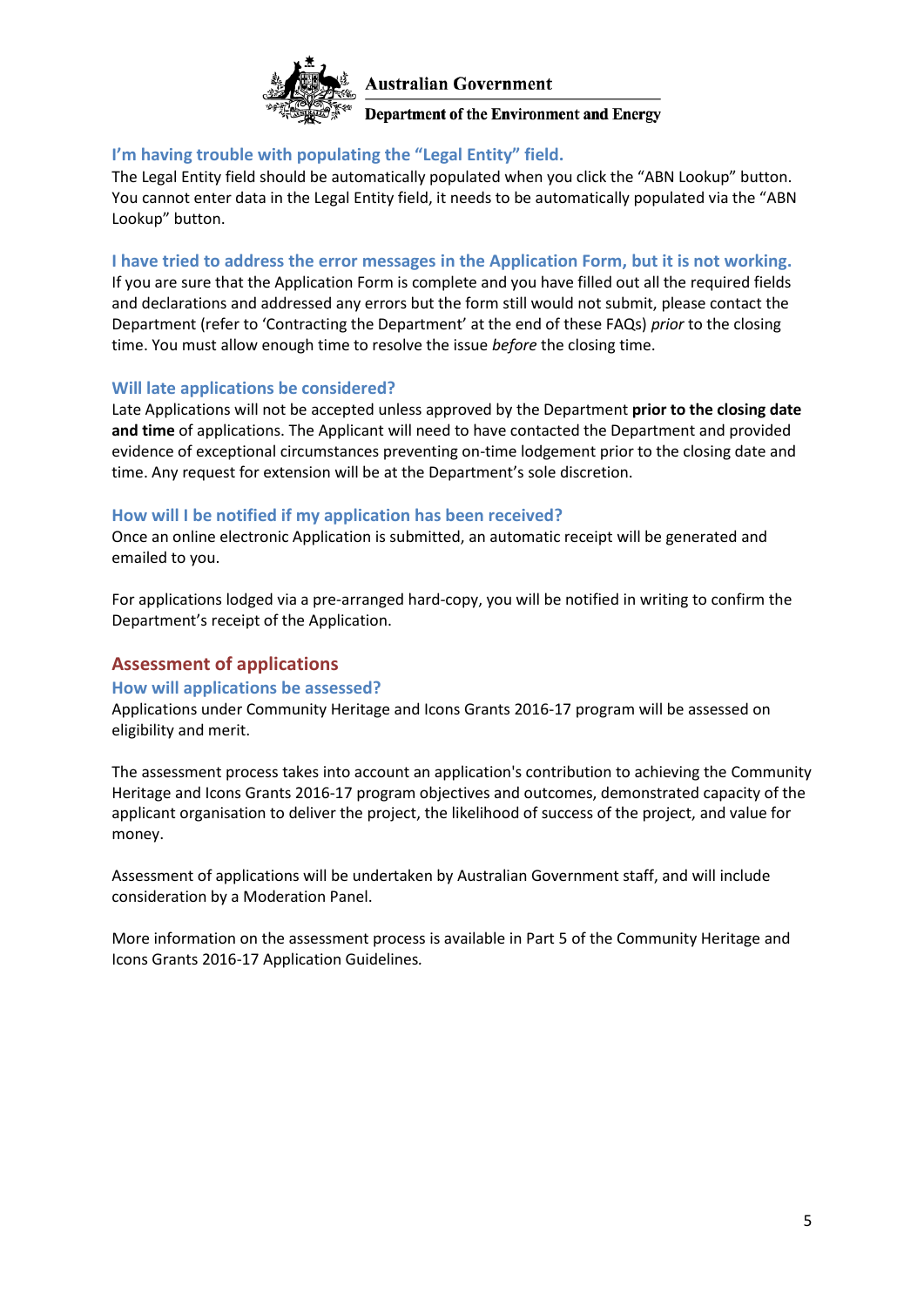

#### **What are the assessment criteria?**

As well as meeting the eligibility requirements, eligible Applications will be assessed on how well they address the assessment criteria outlined in Part 5.3 of the Community Heritage and Icons Grants 2016-17 Application Guidelines. As there are limited funds available through the Program, all Applications will be assessed and ranked on their merit based on information provided in the Application form and relative to other Applications with the same focus.

The Department reserves the right, at its absolute discretion, to exclude from further consideration, those Applications that do not contain sufficient information on which to make an assessment.

#### **Project Delivery**

#### **Will there be any monitoring or reporting requirements for my project?**

Following the Department's assessment of the project risk, an appropriate Funding Agreement template will be selected for each Project. Monitoring and reporting requirements will be contained within these documents. Please refer to your Funding Agreement for specific reporting requirements. The reporting requirements may include, for example, the submission of a final report and financial statement, and/or a Statutory Declaration.

#### **What happens if I can't meet my contractual obligations?**

Penalties, including reduction in project scope, or termination and consequential return of funds, may be applied for failure to meet your obligations as described within the Funding Agreement. Please contact the Department as soon as possible if you have any concerns regarding the progress of your project.

#### **I may need an extension of time to complete my project or reporting requirements. What should I do?**

If you require an extension of time to complete your project or reporting requirements, please contact the Department as soon as possible to discuss. If the Department agrees to the request for an extension of time, a formal variation to the Funding Agreement may need to be put in place.

#### **Information for successful applicants**

#### **If my application is successful, what happens next?**

Successful applicants will receive a letter advising the outcome of their application. Successful applicants will then be contacted by the Department regarding the Funding Agreement.

#### **If my application is successful, who will the Parties be in the Funding Agreement?**

All Funding Agreements will be between the Commonwealth of Australia (as represented by the Department of the Environment) and the Applicant as a legal entity.

#### **When can I start my project?**

The project commencement date is the date that the Funding Agreement, signed by the grant recipient, is countersigned by the departmental delegate (that is, the Funding Agreement is 'executed'). A copy of the executed Funding Agreement will be returned to you for your records.

**NB:** You must **not** start your project before this date. Projects must not commence prior to the establishment of a Funding Agreement with the Department and must be completed by the date identify in your Funding Agreement.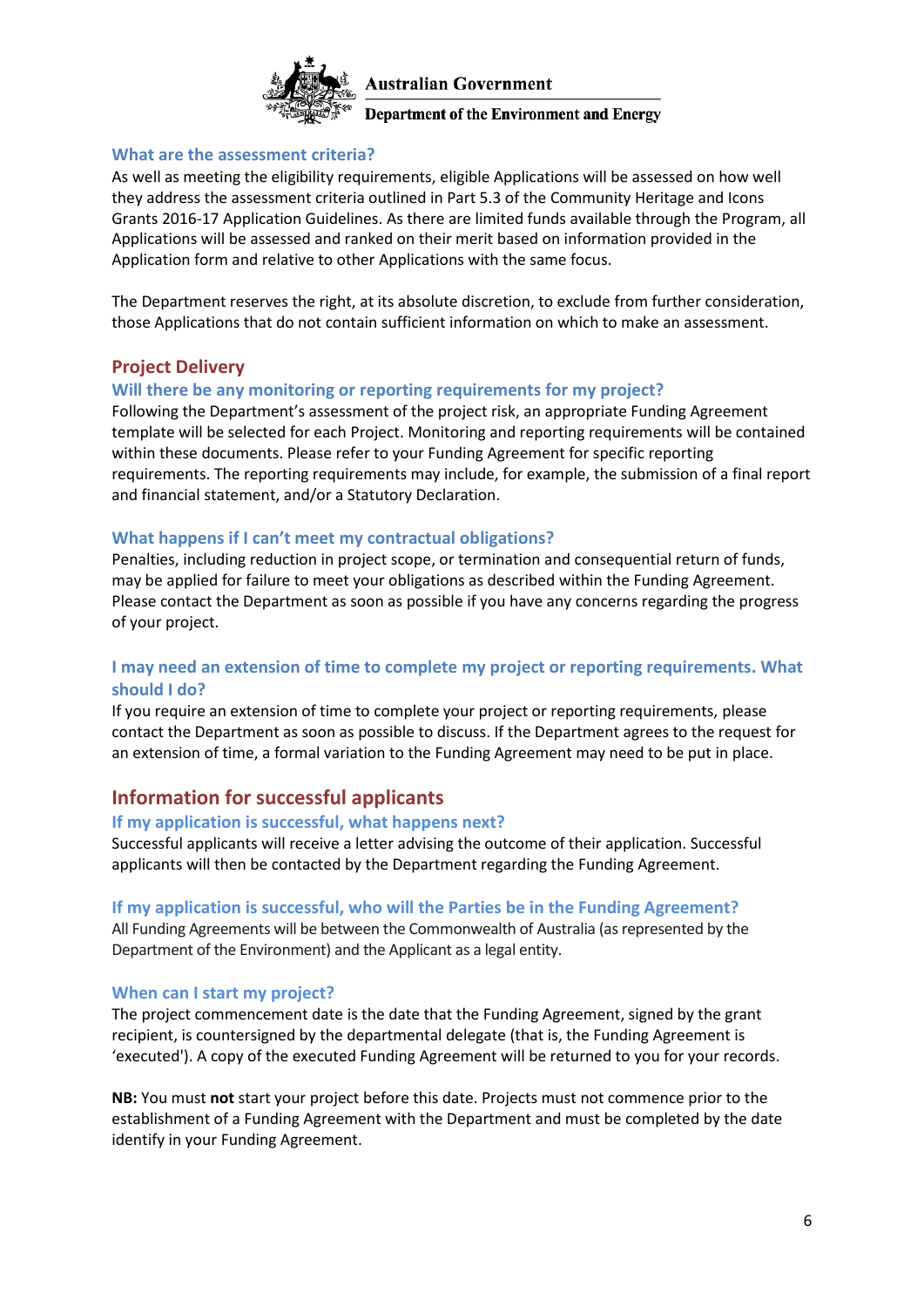

#### **When will I receive the grant funding?**

Payments will be made electronically to your nominated bank account following execution of the Funding Agreement. The Department will generate a Recipient Created Tax Invoice (RCTI) on your behalf, in accordance with the details provided by you in your Personal Particulars Form. A copy of the RCTI, along with a copy of the executed funding agreement, will be provided to you for your records once the payment has been processed.

#### **Will I get paid GST on top of the total costs of the project?**

Grants are subject to normal taxation treatment and no special arrangements will apply. Applicants should seek independent advice on the taxation implications of receiving a grant.

Within the project budget of your application, all budget items must be **GST exclusive**.

The total amount of funding you receive will depend on you or your organisation's GST registration status, and your entity type.

#### **Information for unsuccessful applicants**

#### **If my application is unsuccessful, what happens next?**

All applicants will be advised in writing of the outcome of their application. If your application for funding is unsuccessful, you will be given the opportunity to seek feedback.

#### **Contacting the Department**

#### **Where can I go for further information?**

If you have any further questions, please contact the Department

CANBERRA ACT 2601

Telephone: 1800 653 004

| Email:   | heritagegrants@environment.gov.au<br>(Please include 'Community Heritage and Icons Grants' in the subject line of all<br>emails for a timely response.) |
|----------|---------------------------------------------------------------------------------------------------------------------------------------------------------|
| Website: | www.environment.gov.au/topics/heritage/heritage-grants-and-funding/2016-17                                                                              |
| Post:    | Community Heritage and Icons Grants 2016-17<br><b>Biodiversity Conservation Division</b><br>Department of the Environment and Energy<br>GPO Box 787     |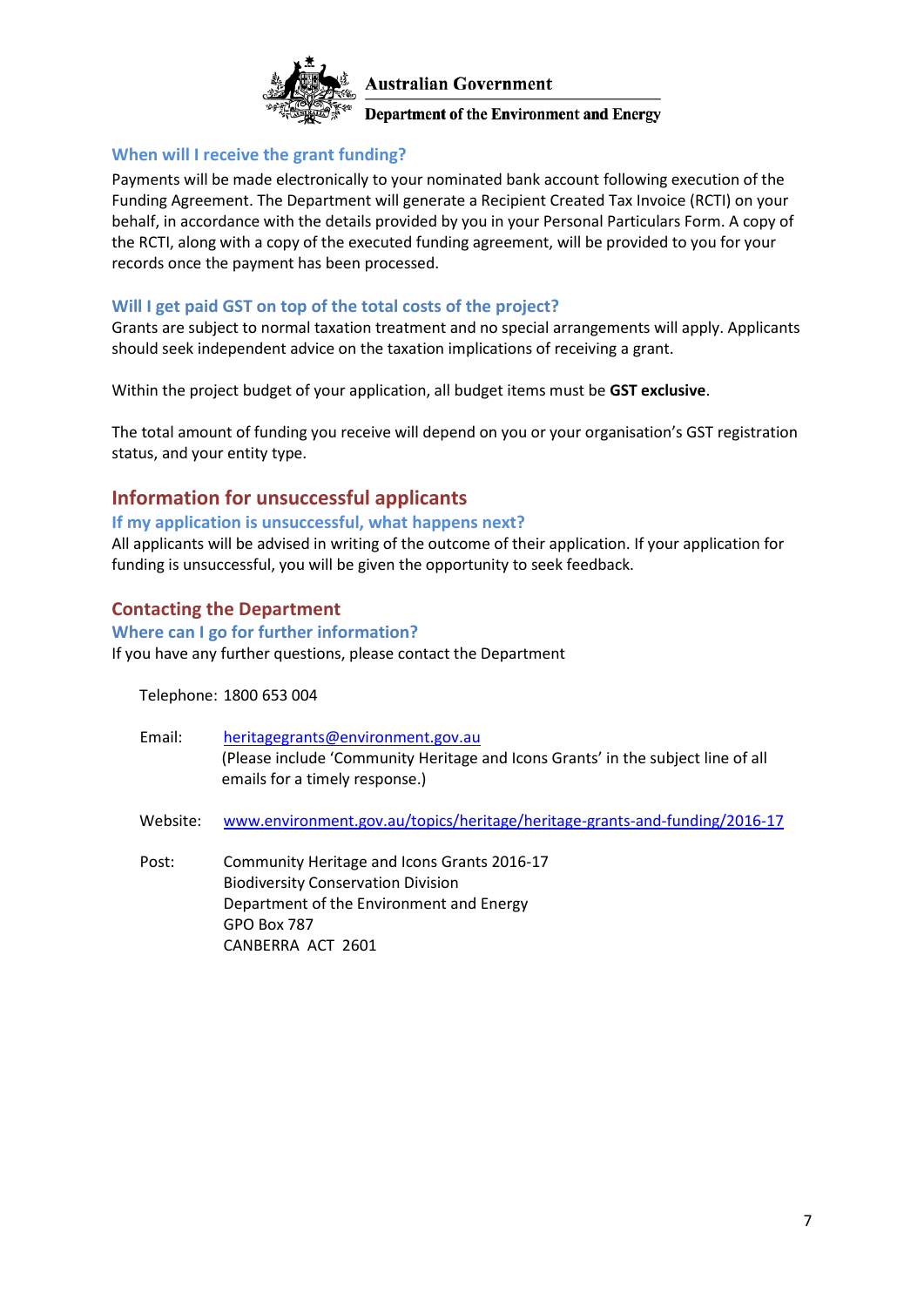

### **Appendix A**

Projects funded through Community Heritage and Icons Grants 2016-17 must support community engagement and awareness of places on Australia's National Heritage List **only** (see below).

Detailed information about the sites listed below can be found on the Australian Heritage Database at: [http://www.environment.gov.au/topics/heritage/publications-and-resources/australian](http://www.environment.gov.au/topics/heritage/publications-and-resources/australian-heritage-database)[heritage-database](http://www.environment.gov.au/topics/heritage/publications-and-resources/australian-heritage-database)

| <b>Place</b> |                                                                        | <b>State</b>               |
|--------------|------------------------------------------------------------------------|----------------------------|
| 1            | Adelaide Park Lands and City Layout                                    | SA                         |
| 2            | Australian Academy of Science Building                                 | <b>ACT</b>                 |
| 3            | Australian Alps National Parks and Reserves                            | NSW,<br>ACT,<br><b>VIC</b> |
| 4            | Australian Fossil Mammal Sites (Naracoorte)                            | SA                         |
| 5            | Australian Fossil Mammal Sites (Riversleigh)                           | <b>QLD</b>                 |
| 6            | Australian War Memorial and the Memorial Parade                        | <b>ACT</b>                 |
| 7            | Batavia Shipwreck Site and Survivor Camps Area 1629 - Houtman Abrolhos | <b>WA</b>                  |
| 8            | Bondi Beach                                                            | <b>NSW</b>                 |
| 9            | Bonegilla Migrant Camp - Block 19                                      | <b>VIC</b>                 |
| 10           | Brewarrina Aboriginal Fish Traps (Baiames Ngunnhu)                     | <b>NSW</b>                 |
| 11           | <b>Brickendon Estate</b>                                               | <b>TAS</b>                 |
| 12           | Budj Bim National Heritage Landscape - Mt Eccles Lake Condah Area      | <b>VIC</b>                 |
| 13           | Budj Bim National Heritage Landscape - Tyrendarra Area                 | <b>VIC</b>                 |
| 14           | <b>Cascades Female Factory</b>                                         | <b>TAS</b>                 |
| 15           | Cascades Female Factory Yard 4 North                                   | <b>TAS</b>                 |
| 16           | Castlemaine Diggings National Heritage Park                            | <b>VIC</b>                 |
| 17           | Cheetup Rock Shelter                                                   | <b>WA</b>                  |
| 18           | City of Broken Hill                                                    | <b>NSW</b>                 |
| 19           | <b>Coal Mines Historic Site</b>                                        | <b>TAS</b>                 |
| 20           | Cockatoo Island                                                        | <b>NSW</b>                 |
| 21           | Coranderrk                                                             | <b>VIC</b>                 |
| 22           | Cyprus Hellene Club - Australian Hall                                  | <b>NSW</b>                 |
| 23           | Dampier Archipelago (including Burrup Peninsula)                       | WA                         |
| 24           | Darlington Probation Station                                           | <b>TAS</b>                 |
| 25           | Dinosaur Stampede National Monument                                    | <b>QLD</b>                 |
| 26           | Dirk Hartog Landing Site 1616 - Cape Inscription Area                  | <b>WA</b>                  |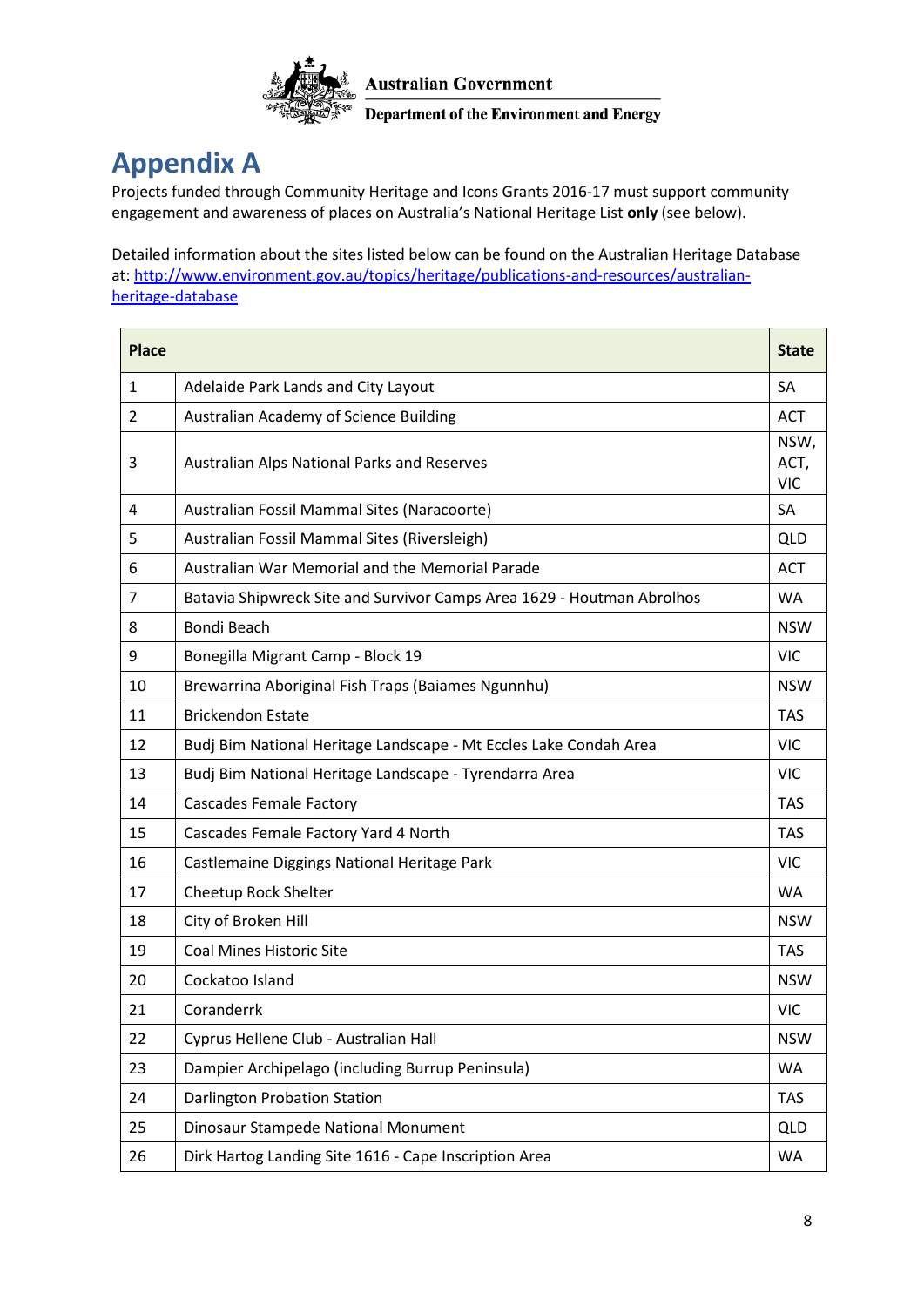

# $\frac{\sum_{k \in \mathbb{Z}}^k}{\sum_{k \in \mathbb{Z}}^k}$  Australian Government<br> $\frac{1}{\sum_{k \in \mathbb{Z}}^k}$  Department of the Environment and Energy

| Place |                                                                                  | <b>State</b>       |
|-------|----------------------------------------------------------------------------------|--------------------|
| 27    | <b>Echuca Wharf</b>                                                              | <b>VIC</b>         |
| 28    | Ediacara Fossil Site - Nilpena                                                   | SA                 |
| 29    | <b>Elizabeth Springs</b>                                                         | <b>QLD</b>         |
| 30    | Eureka Stockade Gardens                                                          | <b>VIC</b>         |
| 31    | <b>First Government House Site</b>                                               | <b>NSW</b>         |
| 32    | <b>Fitzgerald River National Park</b>                                            | <b>WA</b>          |
| 33    | <b>Flemington Racecourse</b>                                                     | <b>VIC</b>         |
| 34    | Flora Fossil Site - Yea                                                          | <b>VIC</b>         |
| 35    | Fraser Island                                                                    | <b>QLD</b>         |
| 36    | Fremantle Prison (former)                                                        | <b>WA</b>          |
| 37    | Glass House Mountains National Landscape                                         | <b>QLD</b>         |
| 38    | Glenrowan Heritage Precinct                                                      | <b>VIC</b>         |
| 39    | Gondwana Rainforests of Australia                                                | NSW,<br><b>QLD</b> |
| 40    | <b>Grampians National Park (Gariwerd)</b>                                        | <b>VIC</b>         |
| 41    | <b>Great Barrier Reef</b>                                                        | <b>QLD</b>         |
| 42    | <b>Great Ocean Road</b>                                                          | <b>VIC</b>         |
| 43    | <b>Greater Blue Mountains</b>                                                    | <b>NSW</b>         |
| 44    | HMAS Sydney II and HSK Kormoran                                                  | <b>WA</b>          |
| 45    | <b>HMS Sirius</b>                                                                | <b>EXT</b>         |
| 46    | <b>HMVS Cerberus</b>                                                             | <b>VIC</b>         |
| 47    | <b>Heard and McDonald Islands</b>                                                | <b>EXT</b>         |
| 48    | Hermannsburg Historic Precinct                                                   | <b>NT</b>          |
| 49    | <b>High Court - National Gallery Precinct</b>                                    | <b>ACT</b>         |
| 50    | High Court of Australia (former)                                                 | <b>VIC</b>         |
| 51    | <b>Hyde Park Barracks</b>                                                        | <b>NSW</b>         |
| 52    | ICI Building (former)                                                            | <b>VIC</b>         |
| 53    | Jordan River Levee                                                               | <b>TAS</b>         |
| 54    | Kakadu National Park                                                             | <b>NT</b>          |
| 55    | Kingston and Arthurs Vale Historic Area                                          | <b>EXT</b>         |
| 56    | Koonalda Cave                                                                    | SA                 |
| 57    | Ku-ring-gai Chase National Park, Lion, Long and Spectacle Island Nature Reserves | <b>NSW</b>         |
| 58    | Kurnell Peninsula Headland                                                       | <b>NSW</b>         |
| 59    | <b>Lesueur National Park</b>                                                     | WA                 |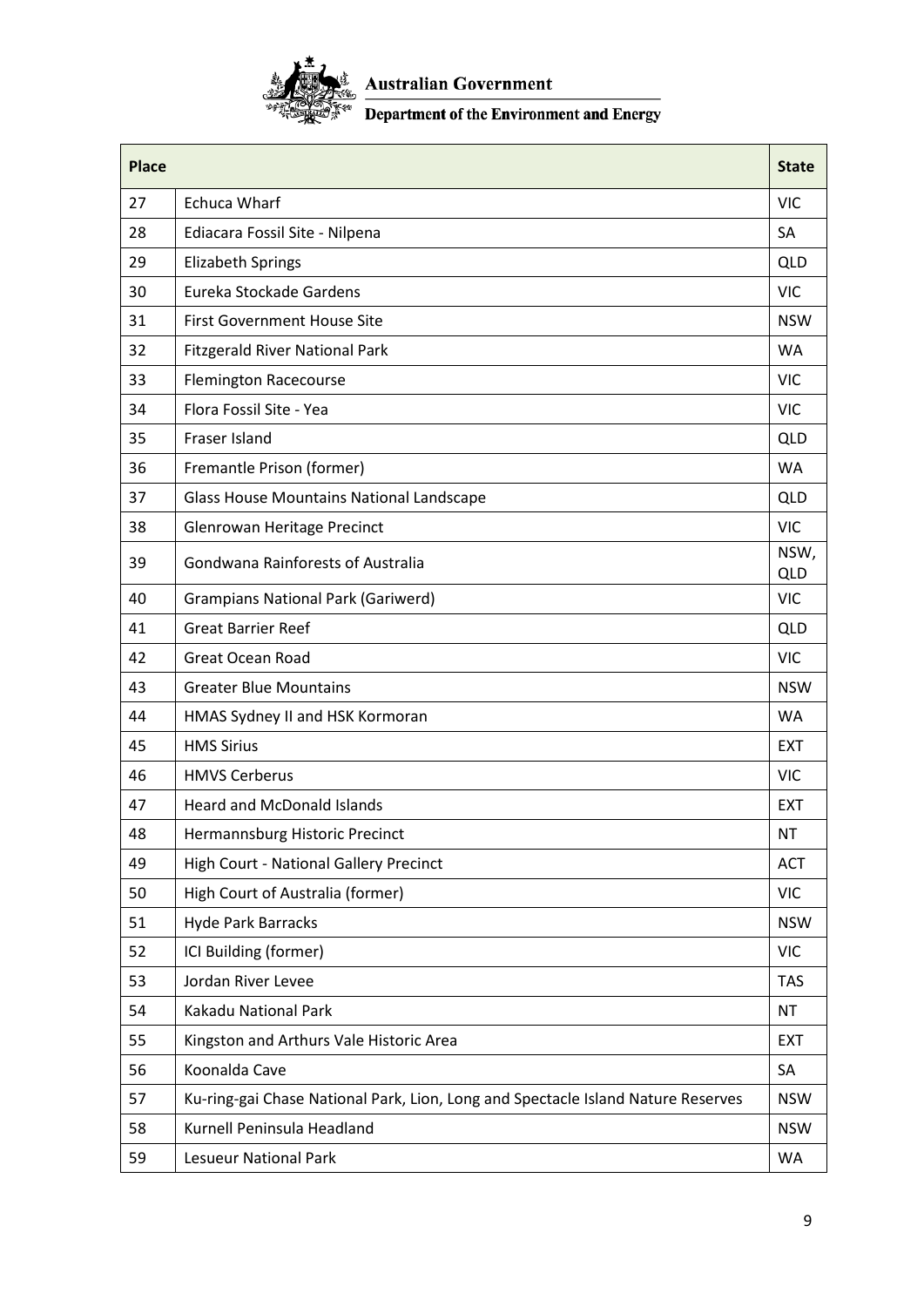

# $\frac{\sum_{k \in \mathbb{Z}}^k}{\sum_{k \in \mathbb{Z}}^k}$  Australian Government<br> $\frac{\sum_{k \in \mathbb{Z}}^k}{\sum_{k \in \mathbb{Z}}^k}$  Department of the Environment and Energy

| <b>Place</b> |                                                           | <b>State</b> |
|--------------|-----------------------------------------------------------|--------------|
| 60           | Lord Howe Island Group                                    | <b>NSW</b>   |
| 61           | Macquarie Island                                          | <b>TAS</b>   |
| 62           | Mawson's Huts and Mawson's Huts Historic Site             | <b>ANTA</b>  |
| 63           | Melbourne Cricket Ground                                  | <b>VIC</b>   |
| 64           | Moree Baths and Swimming Pool                             | <b>NSW</b>   |
| 65           | Mount William Stone Hatchet Quarry                        | <b>VIC</b>   |
| 66           | Murtoa No. 1 Grain Store                                  | <b>VIC</b>   |
| 67           | Myall Creek Massacre and Memorial Site                    | <b>NSW</b>   |
| 68           | Newman College                                            | <b>VIC</b>   |
| 69           | Ngarrabullgan                                             | <b>QLD</b>   |
| 70           | North Head - Sydney                                       | <b>NSW</b>   |
| 71           | Old Government House and the Government Domain            | <b>NSW</b>   |
| 72           | Old Great North Road                                      | <b>NSW</b>   |
| 73           | Old Parliament House and Curtilage                        | <b>ACT</b>   |
| 74           | Point Cook Air Base                                       | <b>VIC</b>   |
| 75           | Point Nepean Defence Sites and Quarantine Station Area    | <b>VIC</b>   |
| 76           | Porongurup National Park                                  | <b>WA</b>    |
| 77           | Port Arthur Historic Site                                 | <b>TAS</b>   |
| 78           | <b>Purnululu National Park</b>                            | <b>WA</b>    |
| 79           | QANTAS hangar - Longreach                                 | <b>QLD</b>   |
| 80           | Recherche Bay (North East Peninsula) Area                 | <b>TAS</b>   |
| 81           | <b>Richmond Bridge</b>                                    | <b>TAS</b>   |
| 82           | Rippon Lea House and Garden                               | <b>VIC</b>   |
| 83           | Royal Exhibition Building and Carlton Gardens             | <b>VIC</b>   |
| 84           | Royal National Park and Garawarra State Conservation Area | <b>NSW</b>   |
| 85           | Shark Bay, Western Australia                              | <b>WA</b>    |
| 86           | <b>Sidney Myer Music Bowl</b>                             | <b>VIC</b>   |
| 87           | <b>Snowy Mountains Scheme</b>                             | <b>NSW</b>   |
| 88           | South Australian Old and New Parliament Houses            | SA           |
| 89           | <b>Stirling Range National Park</b>                       | WA           |
| 90           | St Kilda Road and Environs                                | <b>VIC</b>   |
| 91           | Sydney Harbour Bridge                                     | <b>NSW</b>   |
| 92           | Sydney Opera House                                        | <b>NSW</b>   |
| 93           | <b>Tasmanian Wilderness</b>                               | <b>TAS</b>   |